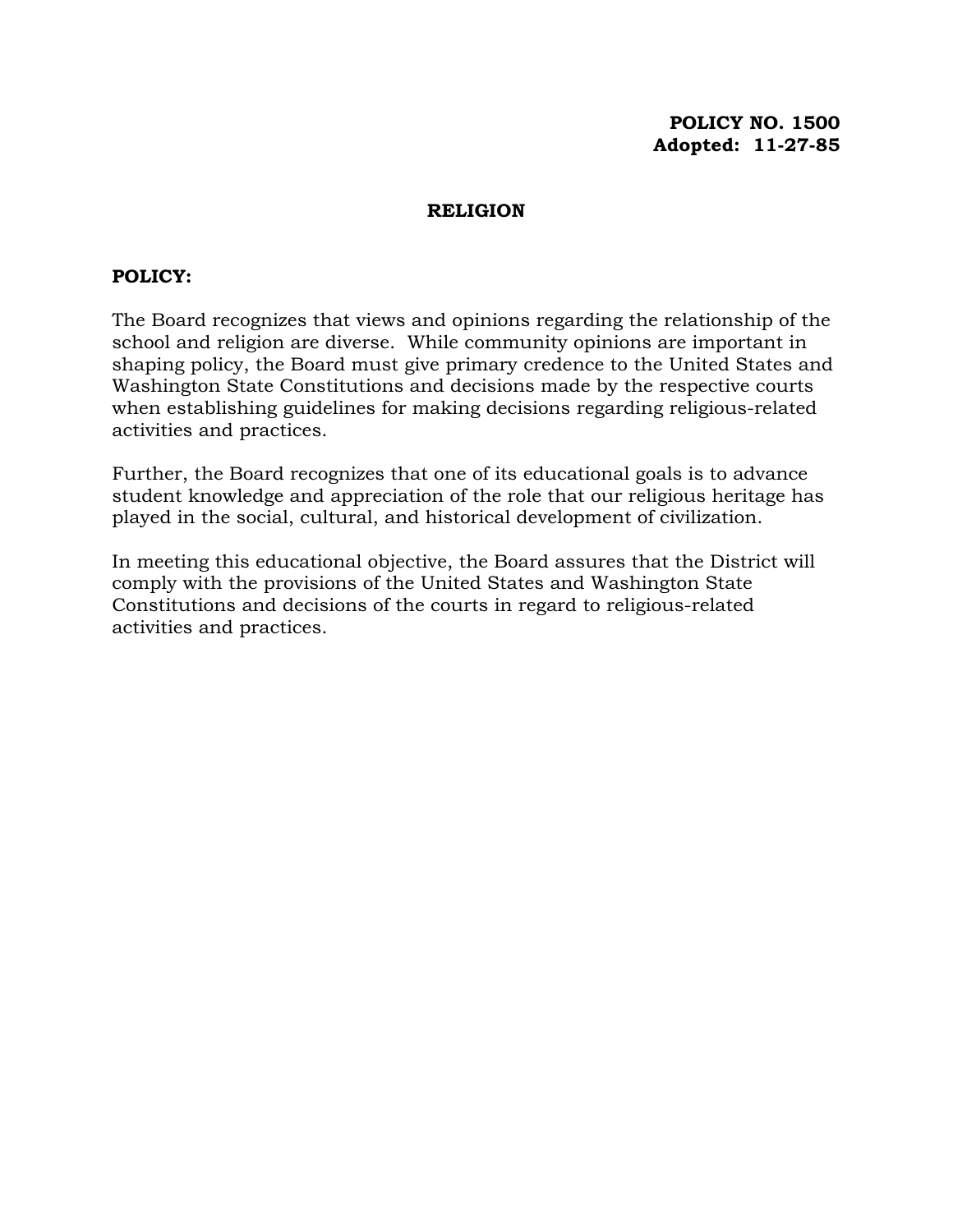# **POLICY NO. 1500 Adopted: 11-27-85**

### **RELIGION**

#### **PROCEDURES:**

The procedures outlined below will best describe the practices of the Lake Stevens School District when religion or religious activities are part of school instruction, programs, or activities. Whether an activity or use of symbol is permissible or not depends as much on circumstances of its use as on the activity or symbol itself. For this reason, no answer to questions about what is or is not permissible can be provided in advance without considering the following questions.

- 1. Does this event or activity relate to the educational program and to particular student learning objectives?
- 2. Is it being used with sensitivity to the feeling of students?
- 3. Is it clear that it is not being used for the purpose of religious worship, exercise or instruction, or to support any religious establishment?
- 4. Is it clear that its use does not establish or permit sectarian control or influence of the school program?
- 5. Is it affected by the Accommodation Theory?

Instruction Relating to Religion. Religious instruction or indoctrination in the schools of the district is prohibited. Factual and objective teaching about religion may be included in classroom instruction where related to the District's educational goals and student learning objectives, provided that such teaching does not:

- 1. Take the form of religious instruction, workshop, exercise, or persuasion.
- 2. Disparage or promote religion, or the absence of religion, or any particular belief system.
- 3. Question the religious belief or absence of religious belief of any student.
- 4. Require a student to declare a religious preference.

Religious Holiday Observances. The recognition of holidays having religious significance is permissible if such recognition is free of devotional elements and does not have the effect of promoting any religion or celebrating any religiouslybased holiday. Displays and decorations pertaining to religion or a religious symbol or holiday should be related to instruction that is based upon the District's educational goals and student learning objectives. Not only should these displays and decorations derive from classroom instruction, they should also avoid any implication that the school supports or favors any particular religious or sectarian doctrine.